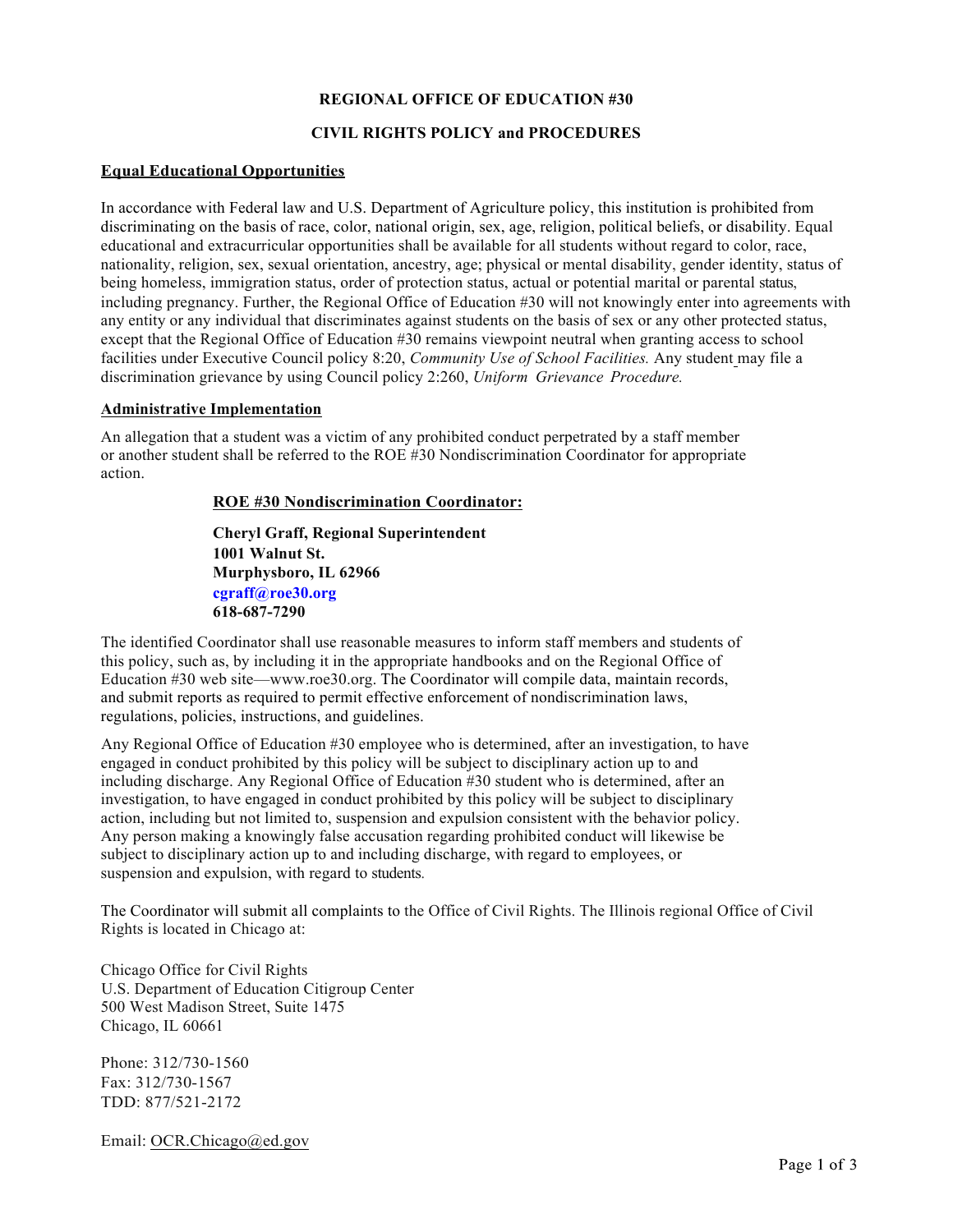## COMPLAINT FORM

The purpose of this form is to assist you in filing a complaint with the Regional Office of Education #30. You are not required to use this form; a letter with the same information is sufficient. However, the information requested in the items marked with a star (\*) must be provided, whether or not the form is used. The information will be forwarded to

| $\mathbf{1}$                                                          | State your name and address:<br>Name: Name and the second contract of the second contract of the second contract of the second contract of the second contract of the second contract of the second contract of the second contract of the second contract of                                                                                               |  |
|-----------------------------------------------------------------------|-------------------------------------------------------------------------------------------------------------------------------------------------------------------------------------------------------------------------------------------------------------------------------------------------------------------------------------------------------------|--|
|                                                                       |                                                                                                                                                                                                                                                                                                                                                             |  |
| $\overline{2}$                                                        | *Person(s) discriminated against, if different from above:                                                                                                                                                                                                                                                                                                  |  |
|                                                                       |                                                                                                                                                                                                                                                                                                                                                             |  |
| 3                                                                     | * Agency and department or program that discriminated:                                                                                                                                                                                                                                                                                                      |  |
|                                                                       |                                                                                                                                                                                                                                                                                                                                                             |  |
|                                                                       |                                                                                                                                                                                                                                                                                                                                                             |  |
|                                                                       |                                                                                                                                                                                                                                                                                                                                                             |  |
| $\overline{4}$                                                        | * Nonemployment: Does your complaint concern discrimination in the delivery of services or in other<br>discriminatory actions in the department or agency in its treatment of you or others? If so, please indicate<br>below the base(s) on which you believe these discriminatory actions were taken (e.g., "Race: African<br>American" or "Sex: Female"). |  |
| $\overline{\phantom{a}}$<br>$\overline{\phantom{a}}$<br>$\frac{1}{1}$ | Race/Color:<br>National Origin:<br>Sex:<br><u> 1989 - Johann Barbara, martin amerikan basal dan berasal dan berasal dalam basal dalam basal dalam basal dala</u>                                                                                                                                                                                            |  |
|                                                                       | * Employment: Does your complaint concern discrimination in employment by the<br>department or agency? If so, please indicate below the base(s) on which you believe these<br>discriminatory actions were taken (e.g., "Race: African American" or "Sex: Female").                                                                                          |  |
|                                                                       | Race/Color:<br>National Origin:<br>Sex:<br>Religion:<br>Age:                                                                                                                                                                                                                                                                                                |  |

5 What is the most convenient time and place for us to contact you about this complaint?

\_\_\_\_ Disability: \_\_\_\_\_\_\_\_\_\_\_\_\_\_\_\_\_\_\_\_\_\_\_\_\_\_\_\_\_\_\_\_\_\_\_\_\_\_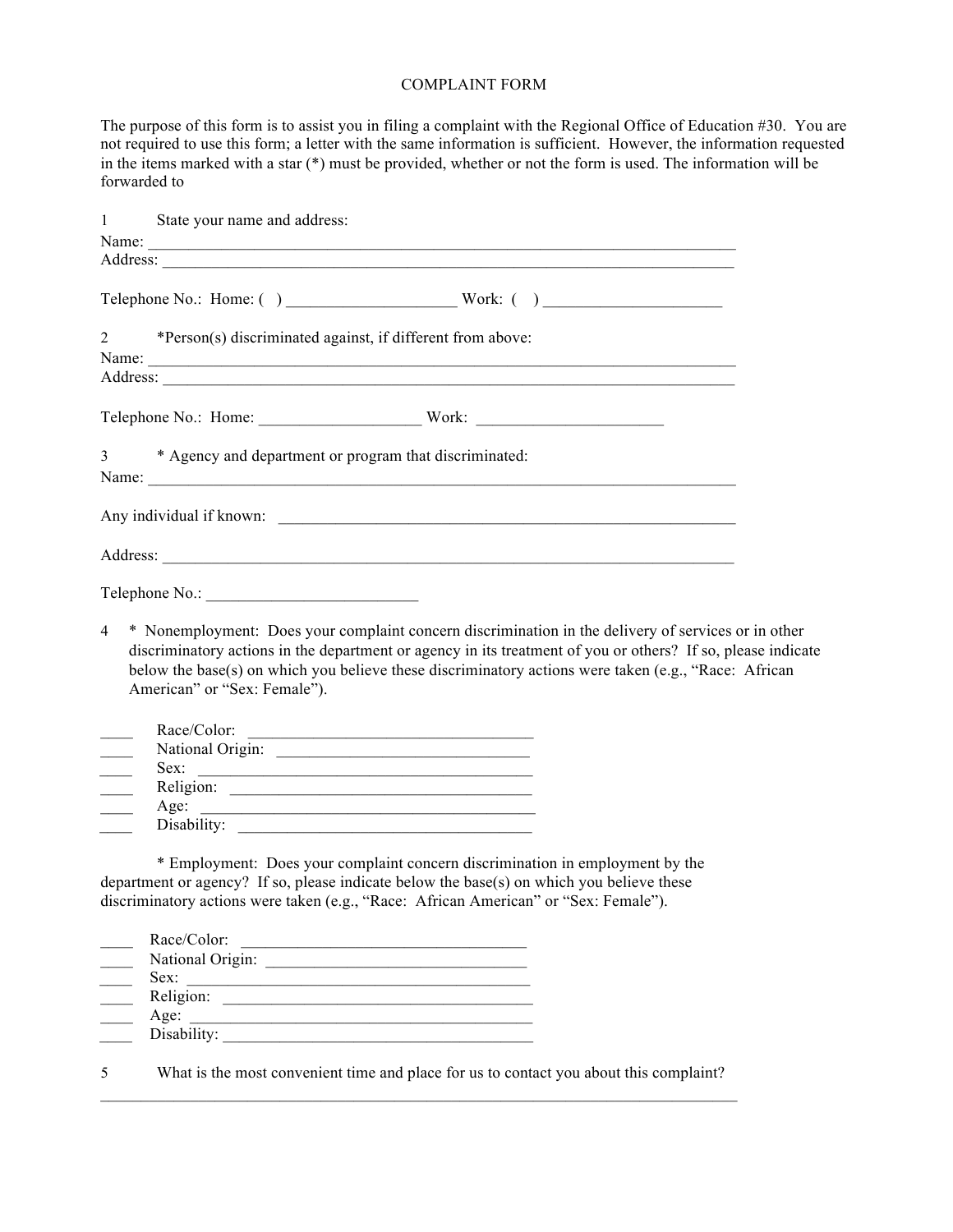6 If you have an attorney representing you concerning the matters raised in this complaint, please provide the following:

Name: \_\_\_\_\_\_\_\_\_\_\_\_\_\_\_\_\_\_\_\_\_\_\_\_\_\_\_\_\_\_\_\_\_\_\_\_\_\_\_\_\_\_\_\_\_\_\_\_\_\_\_\_\_\_\_\_\_\_\_\_\_\_\_\_\_\_\_\_\_\_\_\_

Address: \_\_\_\_\_\_\_\_\_\_\_\_\_\_\_\_\_\_\_\_\_\_\_\_\_\_\_\_\_\_\_\_\_\_\_\_\_\_\_\_\_\_\_\_\_\_\_\_\_\_\_\_\_\_\_\_\_\_\_\_\_\_\_\_\_\_\_\_\_\_

Telephone  $No: ( )$ 

7 \*To your best recollection, on what date(s) did the alleged discrimination take place? Earliest date of discrimination:

 $\mathcal{L}_\mathcal{L} = \{ \mathcal{L}_\mathcal{L} = \{ \mathcal{L}_\mathcal{L} = \{ \mathcal{L}_\mathcal{L} = \{ \mathcal{L}_\mathcal{L} = \{ \mathcal{L}_\mathcal{L} = \{ \mathcal{L}_\mathcal{L} = \{ \mathcal{L}_\mathcal{L} = \{ \mathcal{L}_\mathcal{L} = \{ \mathcal{L}_\mathcal{L} = \{ \mathcal{L}_\mathcal{L} = \{ \mathcal{L}_\mathcal{L} = \{ \mathcal{L}_\mathcal{L} = \{ \mathcal{L}_\mathcal{L} = \{ \mathcal{L}_\mathcal{$ 

Most recent date of discrimination:

8 Complaints of discrimination must generally be filed within 180 days of the alleged discrimination. If the most recent date of discrimination, listed above, is more than 180 days ago, you may request a waiver of the filing requirement. If you wish to request a waiver, please explain why you waited until now to file your complaint.

9 \* Please explain as clearly as possible what happened, why you believe it happened, and how you were discriminated against. Indicate who was involved. Be sure to include how other persons were treated differently from you. (Please use additional sheets if necessary and attach a copy of written materials pertaining to your case.)

\_\_\_\_\_\_\_\_\_\_\_\_\_\_\_\_\_\_\_\_\_\_\_\_\_\_\_\_\_\_\_\_\_\_\_\_\_\_\_\_\_\_\_\_\_\_\_\_\_\_\_\_\_\_\_\_\_\_\_\_\_\_\_\_\_\_\_\_\_\_\_\_\_\_\_\_\_\_  $\mathcal{L}_\mathcal{L} = \{ \mathcal{L}_\mathcal{L} = \{ \mathcal{L}_\mathcal{L} = \{ \mathcal{L}_\mathcal{L} = \{ \mathcal{L}_\mathcal{L} = \{ \mathcal{L}_\mathcal{L} = \{ \mathcal{L}_\mathcal{L} = \{ \mathcal{L}_\mathcal{L} = \{ \mathcal{L}_\mathcal{L} = \{ \mathcal{L}_\mathcal{L} = \{ \mathcal{L}_\mathcal{L} = \{ \mathcal{L}_\mathcal{L} = \{ \mathcal{L}_\mathcal{L} = \{ \mathcal{L}_\mathcal{L} = \{ \mathcal{L}_\mathcal{$  $\mathcal{L}_\mathcal{L} = \{ \mathcal{L}_\mathcal{L} = \{ \mathcal{L}_\mathcal{L} = \{ \mathcal{L}_\mathcal{L} = \{ \mathcal{L}_\mathcal{L} = \{ \mathcal{L}_\mathcal{L} = \{ \mathcal{L}_\mathcal{L} = \{ \mathcal{L}_\mathcal{L} = \{ \mathcal{L}_\mathcal{L} = \{ \mathcal{L}_\mathcal{L} = \{ \mathcal{L}_\mathcal{L} = \{ \mathcal{L}_\mathcal{L} = \{ \mathcal{L}_\mathcal{L} = \{ \mathcal{L}_\mathcal{L} = \{ \mathcal{L}_\mathcal{$ 

10 The laws we enforce prohibit recipients of Federal financial assistance from intimidating or retaliating against anyone because he or she has either taken action or participated in action to secure rights protected by these laws. If you believe that you have been retaliated against (separate from the discrimination alleged in #10), please explain the circumstances below. Be sure to explain what actions you took which you believe were the basis for the alleged retaliation.

 $\mathcal{L}_\mathcal{L} = \{ \mathcal{L}_\mathcal{L} = \{ \mathcal{L}_\mathcal{L} = \{ \mathcal{L}_\mathcal{L} = \{ \mathcal{L}_\mathcal{L} = \{ \mathcal{L}_\mathcal{L} = \{ \mathcal{L}_\mathcal{L} = \{ \mathcal{L}_\mathcal{L} = \{ \mathcal{L}_\mathcal{L} = \{ \mathcal{L}_\mathcal{L} = \{ \mathcal{L}_\mathcal{L} = \{ \mathcal{L}_\mathcal{L} = \{ \mathcal{L}_\mathcal{L} = \{ \mathcal{L}_\mathcal{L} = \{ \mathcal{L}_\mathcal{$ 

 $\mathcal{L}_\mathcal{L} = \mathcal{L}_\mathcal{L} = \mathcal{L}_\mathcal{L} = \mathcal{L}_\mathcal{L} = \mathcal{L}_\mathcal{L} = \mathcal{L}_\mathcal{L} = \mathcal{L}_\mathcal{L} = \mathcal{L}_\mathcal{L} = \mathcal{L}_\mathcal{L} = \mathcal{L}_\mathcal{L} = \mathcal{L}_\mathcal{L} = \mathcal{L}_\mathcal{L} = \mathcal{L}_\mathcal{L} = \mathcal{L}_\mathcal{L} = \mathcal{L}_\mathcal{L} = \mathcal{L}_\mathcal{L} = \mathcal{L}_\mathcal{L}$ \_\_\_\_\_\_\_\_\_\_\_\_\_\_\_\_\_\_\_\_\_\_\_\_\_\_\_\_\_\_\_\_\_\_\_\_\_\_\_\_\_\_\_\_\_\_\_\_\_\_\_\_\_\_\_\_\_\_\_\_\_\_\_\_\_\_\_\_\_\_\_\_\_\_\_\_\_\_  $\mathcal{L}_\mathcal{L} = \{ \mathcal{L}_\mathcal{L} = \{ \mathcal{L}_\mathcal{L} = \{ \mathcal{L}_\mathcal{L} = \{ \mathcal{L}_\mathcal{L} = \{ \mathcal{L}_\mathcal{L} = \{ \mathcal{L}_\mathcal{L} = \{ \mathcal{L}_\mathcal{L} = \{ \mathcal{L}_\mathcal{L} = \{ \mathcal{L}_\mathcal{L} = \{ \mathcal{L}_\mathcal{L} = \{ \mathcal{L}_\mathcal{L} = \{ \mathcal{L}_\mathcal{L} = \{ \mathcal{L}_\mathcal{L} = \{ \mathcal{L}_\mathcal{$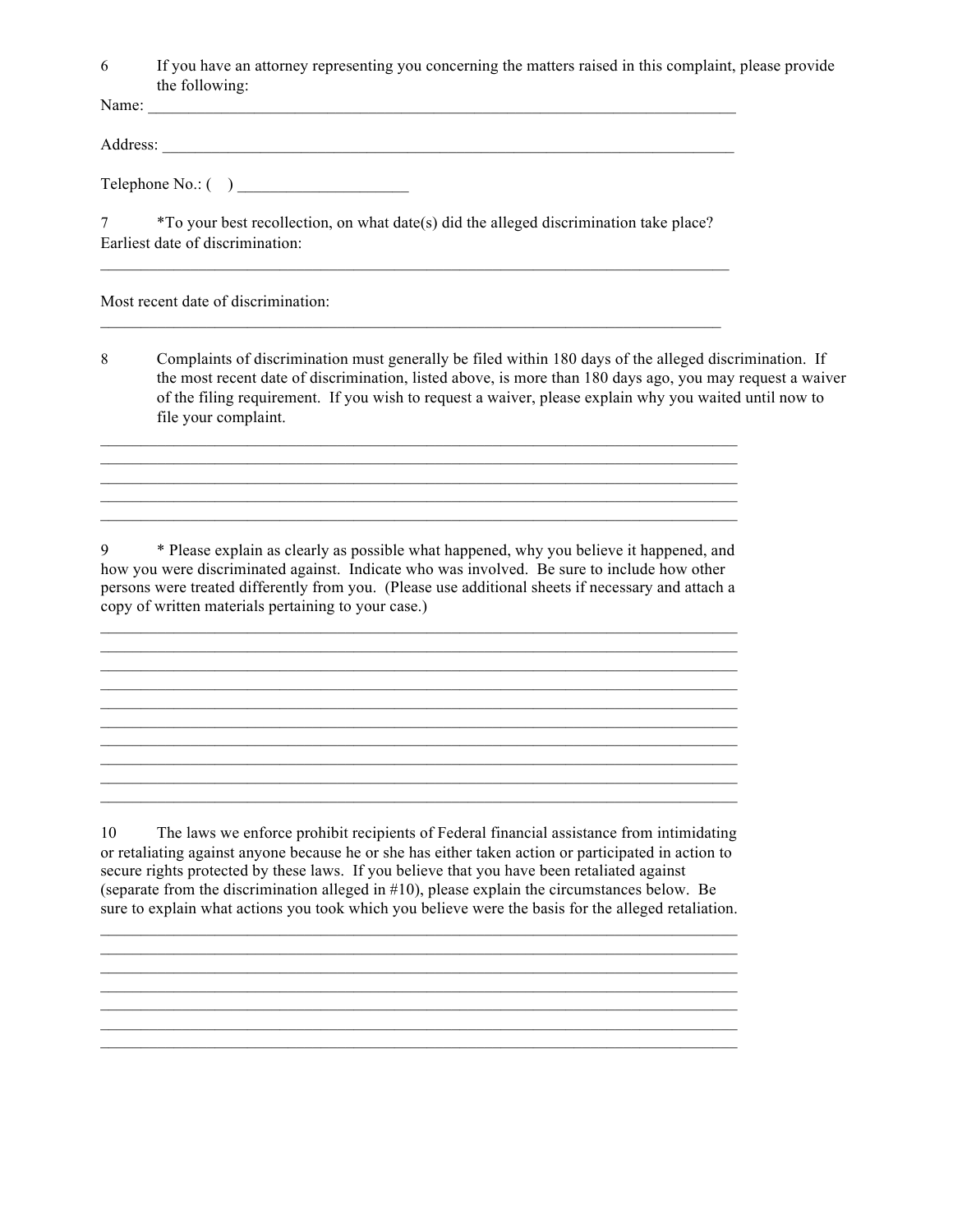$11$ Please list below any persons (witnesses, fellow employees, supervisors, or others) if known, whom we may contact for additional information to support or clarify your complaint.

| Name:                                                                                                                                                                                                                          |  |
|--------------------------------------------------------------------------------------------------------------------------------------------------------------------------------------------------------------------------------|--|
| Address: No. 1996. The Committee of the Committee of the Committee of the Committee of the Committee of the Committee of the Committee of the Committee of the Committee of the Committee of the Committee of the Committee of |  |
|                                                                                                                                                                                                                                |  |
| ,我们也不能在这里的时候,我们也不能在这里的时候,我们也不能会不能会不能会不能会不能会不能会不能会。<br>第2012章 我们的时候,我们的时候,我们的时候,我们的时候,我们的时候,我们的时候,我们的时候,我们的时候,我们的时候,我们的时候,我们的时候,我们的时候,我                                                                                         |  |
| Do you have any other information that you think is relevant to our investigation of your<br>12<br>allegations?                                                                                                                |  |
|                                                                                                                                                                                                                                |  |
| ,我们也不能在这里的时候,我们也不能在这里的时候,我们也不能会在这里的时候,我们也不能会在这里的时候,我们也不能会在这里的时候,我们也不能会在这里的时候,我们也                                                                                                                                               |  |
| 13<br>What remedy are you seeking for the alleged discrimination?                                                                                                                                                              |  |
| <u> 1989 - Johann Stoff, amerikansk politiker (* 1908)</u>                                                                                                                                                                     |  |
|                                                                                                                                                                                                                                |  |
|                                                                                                                                                                                                                                |  |
| Have you (or the person discriminated against) filed the same or any other complaints with other offices<br>14<br>of the U.S. Government (including U.S. Department of Agriculture)?<br>$Yes$ No $\_\_\_\_\_\_\$               |  |
| If so, do you remember the Complaint number?                                                                                                                                                                                   |  |
| Which agency and department or program was it filed with?                                                                                                                                                                      |  |
| Address: (Include City, State, and Zip Code)                                                                                                                                                                                   |  |
| Telephone Number ( )                                                                                                                                                                                                           |  |
|                                                                                                                                                                                                                                |  |
|                                                                                                                                                                                                                                |  |
| Briefly describe the nature of the complaint:                                                                                                                                                                                  |  |
|                                                                                                                                                                                                                                |  |
| What was the result?                                                                                                                                                                                                           |  |
|                                                                                                                                                                                                                                |  |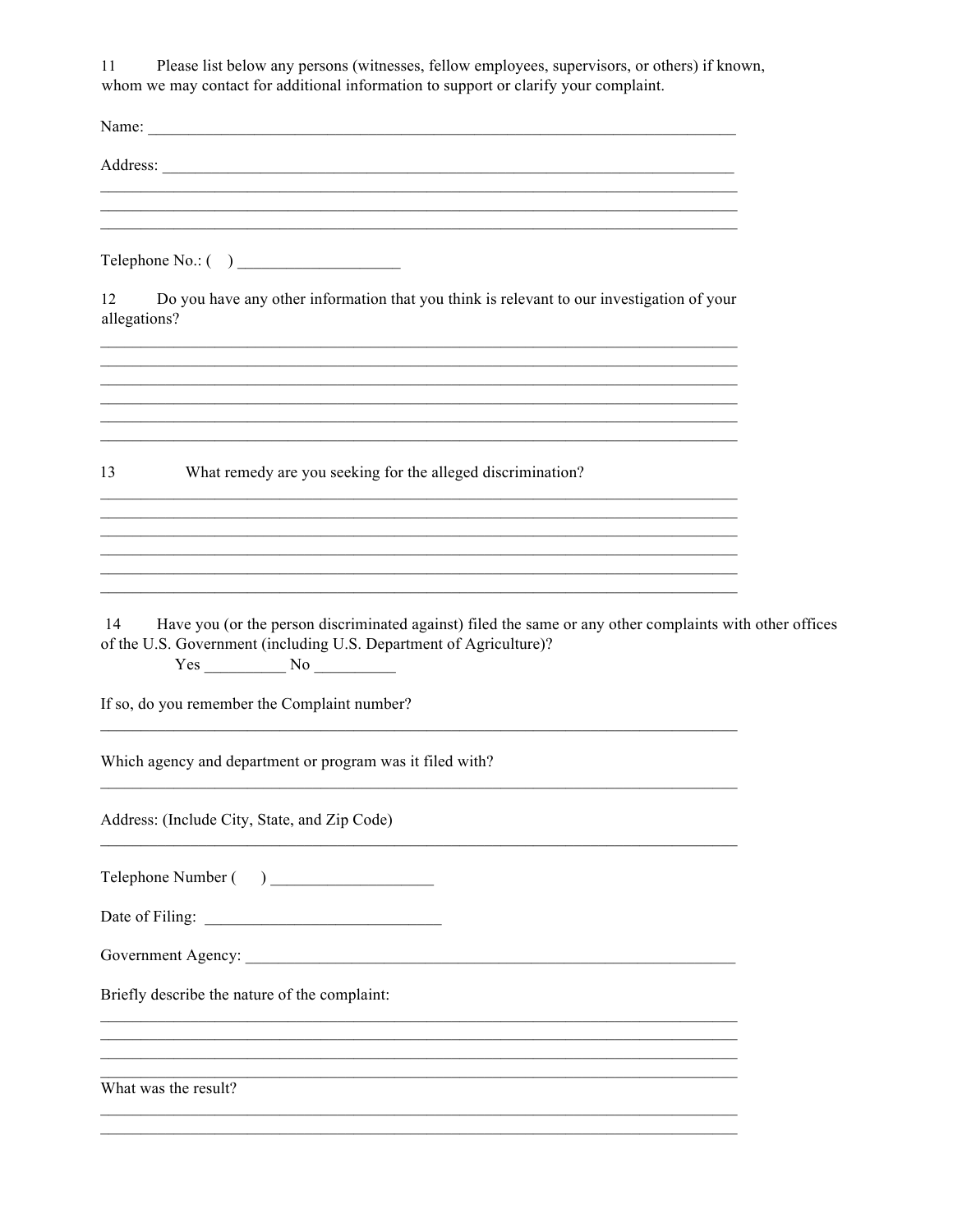15 Have you filed or do you intend to file a charge or complaint concerning the matters raised in this complaint with any of the following?

- U.S. Equal Employment Opportunity Commission
- Federal or State Court
- Your State or local Human Relations/Rights Commission
- Grievance or complaint office

16 If you have already filed a charge or complaint with an agency indicated in #15, above, please provide the following information (attach additional pages if necessary):

| Agency:                   |
|---------------------------|
| Date Filed:               |
| Case or Docket Number:    |
| Date of Trial/Hearing:    |
| Location of Agency/Court: |
| Name of Investigator:     |
| Status of Case:           |
|                           |
| Comments:                 |

17 While it is not necessary for you to know about aid that the agency or institution you are filing against receives from the Federal government, if you know of any Food and Nutrition Service funds or assistance received by the program or department in which the alleged discrimination occurred, please provide that information below.

 $\mathcal{L}_\mathcal{L} = \{ \mathcal{L}_\mathcal{L} = \{ \mathcal{L}_\mathcal{L} = \{ \mathcal{L}_\mathcal{L} = \{ \mathcal{L}_\mathcal{L} = \{ \mathcal{L}_\mathcal{L} = \{ \mathcal{L}_\mathcal{L} = \{ \mathcal{L}_\mathcal{L} = \{ \mathcal{L}_\mathcal{L} = \{ \mathcal{L}_\mathcal{L} = \{ \mathcal{L}_\mathcal{L} = \{ \mathcal{L}_\mathcal{L} = \{ \mathcal{L}_\mathcal{L} = \{ \mathcal{L}_\mathcal{L} = \{ \mathcal{L}_\mathcal{$ 

\* We cannot accept a complaint if it has not been signed. Please sign and date this complaint form below.

Signature Date by Date Date of the United States of the United States of the United States of the United States of the United States of the United States of the United States of the United States of the United States of th

Please feel free to add additional sheets to explain the present situation to us.

We will need your consent to disclose your name, if necessary, in the course of any investigation. Therefore, we will need a signed Consent Form from you. (If you are filing this complaint for a person whom you allege has been discriminated against, we will in most instances need a signed Consent Form from that person.)

\_\_\_\_\_\_\_\_\_\_\_\_\_\_\_\_\_\_\_\_\_\_\_\_\_\_\_\_\_\_\_\_\_\_\_\_\_ \_\_\_\_\_\_\_\_\_\_\_\_\_\_\_\_\_\_\_\_